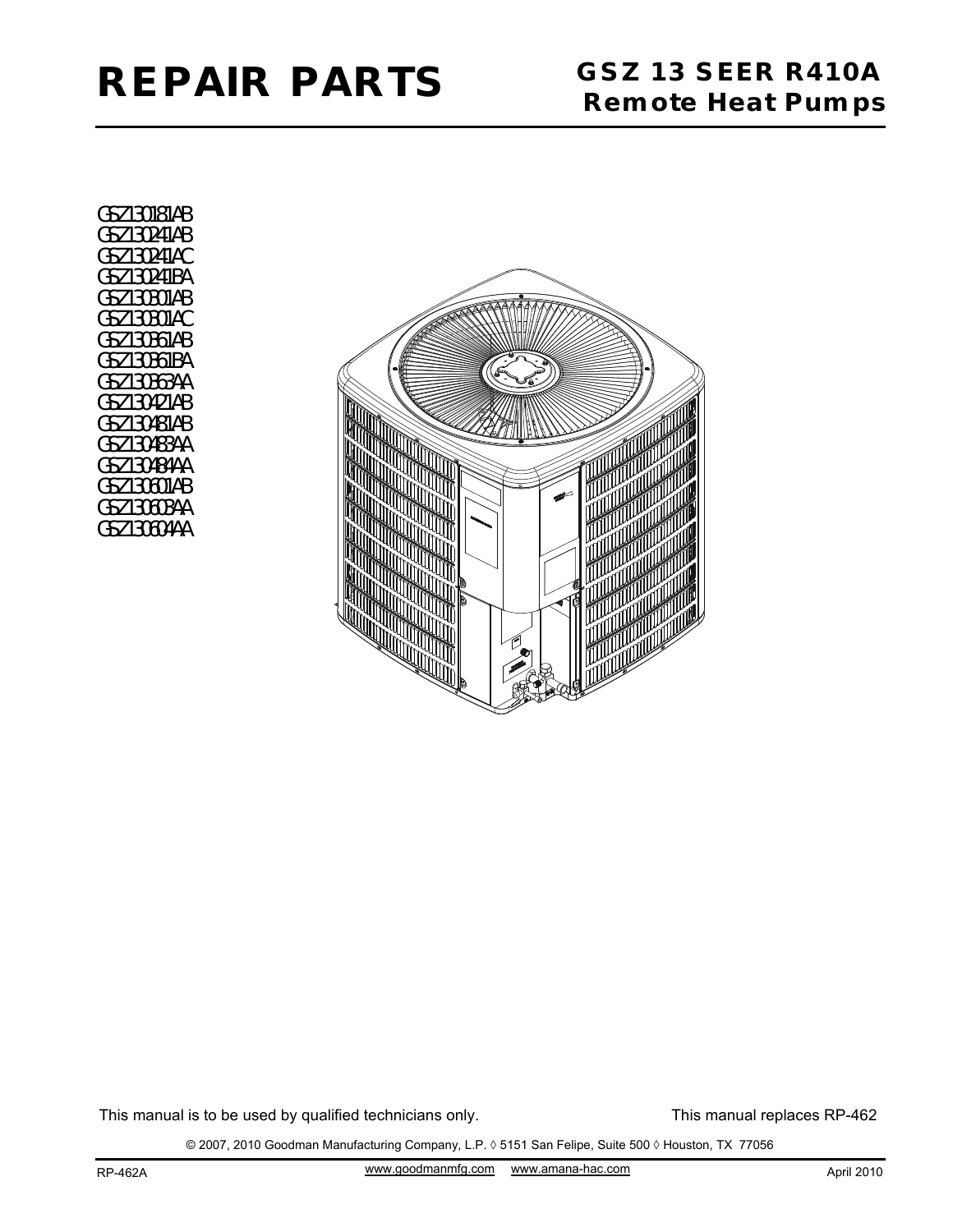#### **Index**

| <b>Functional Parts List</b> |  |
|------------------------------|--|
| Illustration and Parts       |  |

*Views shown are for parts illustrations only, not servicing procedures.*

Revision A: Added models GSZ130241AC, GSZ130241BA, GSZ130301AC, GSZ130361BA, GSZ130363AA, GSZ130483AA, GSZ130484AA, GSZ130603AA, and GSZ130604AA.

AR - As Required NA - Not Available NS - Not Shown 00000000 - See Note QTY - Quantity Example (QTY 3) (If Quantity not shown, Quantity = 1) M - Model Example (M1) (If M Code not shown, then part is used on all Models) **Text Codes:**

#### **Expanded Model Nomenclature:**

 Example M1 - Model#1 M2 - Model#2 M3 - Model#3

Goodman Manufacturing Company, L.P. is not responsible for personal injury or property damage resulting from improper service. Review all service information before beginning repairs.

Warranty service must be performed by an authorized technician, using authorized factory parts. If service is required after the warranty expires, Goodman Manufacturing Company, L.P. also recommends contacting an authorized technician and using authorized factory parts.

Goodman Manufacturing Company, L.P. reserves the right to discontinue, or change at any time, specifications or designs without notice or without incurring obligations.

For assistance within the U.S.A. contact: Consumer Affairs Department Goodman Manufacturing Company, L.P. 7401 Security Way Houston, Texas 77040 877-254-4729-Telephone 713-863-2382-Facsimile

International Division International Division<br>Goodman Manufacturing Company, L.P. 7401 Security Way Houston, Texas 77040 713-861-2500-Telephone 713-863-2382-Facsimile For assistance outside the U.S.A. contact: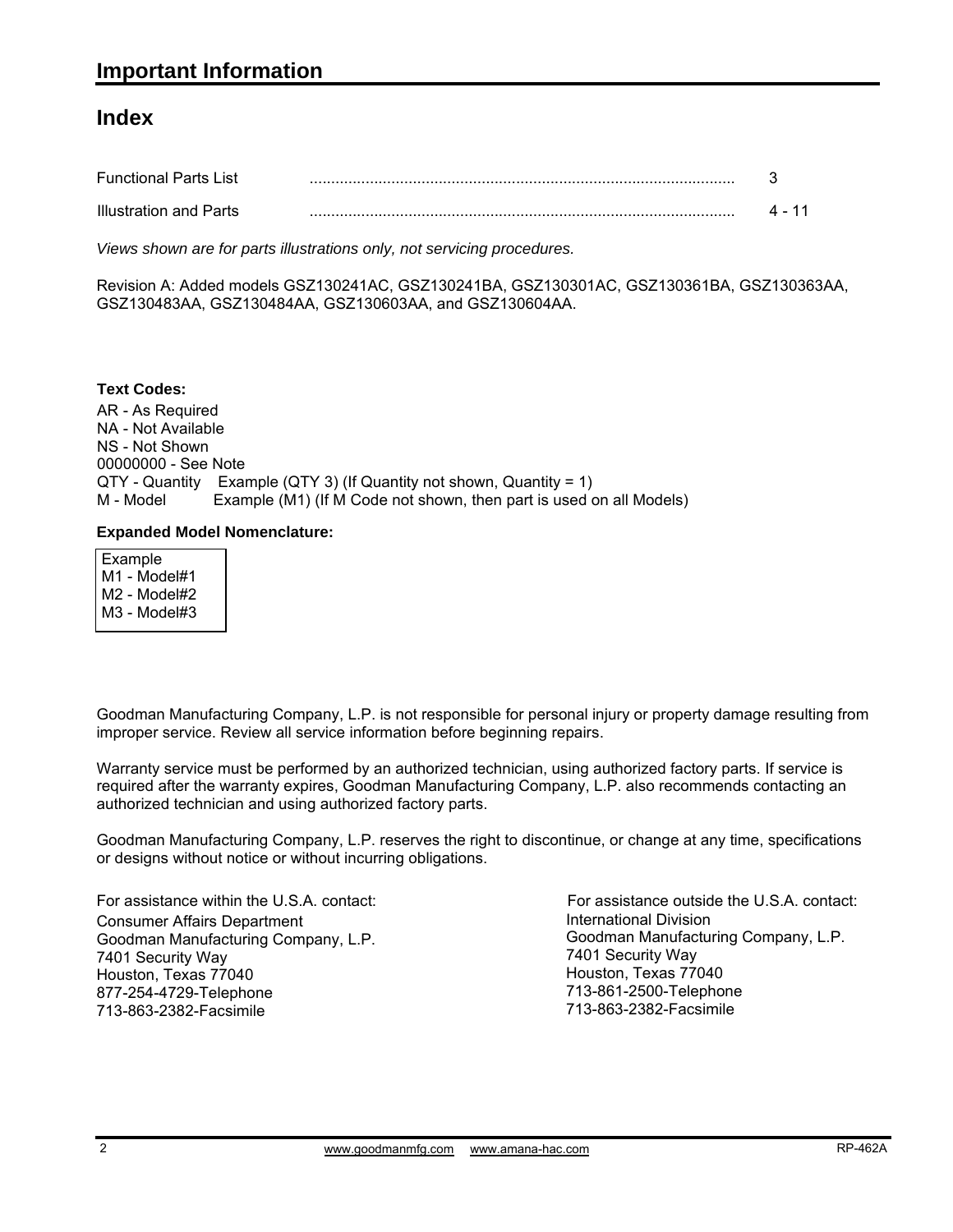#### **Functional Parts**

| Part<br>No:    | <b>Description:</b>                                                                      |                                        |                                                        |
|----------------|------------------------------------------------------------------------------------------|----------------------------------------|--------------------------------------------------------|
|                |                                                                                          | 0162M00057                             | FLOWRATOR .039 (M1)                                    |
| 0151R00002P    | 3/4" SERVICE VALVE OPEN LEFT (M1, M2,<br>M3, M4, M5, M6, M7, M8, M9)                     | 0162M00127                             | FLOWRATOR .043 (M4)                                    |
| B12825171      | 3/8" SERVICE VALVE                                                                       | 0162M00058                             | FLOWRATOR .043 (M2, M3)                                |
| 0151R00003P    | 7/8" SERVICE VALVE OPEN LEFT (M10, M11,                                                  | 0162M00141                             | FLOWRATOR .043 (M8)                                    |
|                | M12, M13, M14, M15, M16)                                                                 | 0162M00059                             | FLOWRATOR .049 (M5, M6)                                |
|                | CAP050300440RSS CAPACITOR 5/30/370V (M1)                                                 | 0162M00068                             | FLOWRATOR .055 (M7, M9)                                |
|                | CAP050000370VAS CAPACITOR 5/370V (M9, M12, M13, M15, M16)                                | 0162M00070                             | FLOWRATOR .059 (M11, M12, M13)                         |
|                | CAP050400440RTS CAPACITOR 5/40/440V (M2, M3, M4, M5, M6)                                 | 0162M00069                             | FLOWRATOR .059 (M10)                                   |
|                | CAP050450440RTS CAPACITOR 5/45/440V (M7, M8, M10, M11)                                   | 0162M00060                             | FLOWRATOR .065 (M14, M15, M16)                         |
|                | CAP050700440RTS CAPACITOR 5/70/440V (M14)                                                | 0163R00004                             | HEATER CRANKCASE, 460V, 40W (M13, M16)                 |
| ZP16K5EPFV830  | COMPRESSOR 15500, 208/230/60/1 (M1)                                                      | 0163R00003                             | HEATER, CRANKCASE 230V 40W (M12, M15)                  |
| ZP21K5EPFV830  | COMPRESSOR 21300,208/230/60/1 (M2, M3,<br>M4)                                            | 0163R00002                             | HEATER, CRANKCASE 230V, 40W (M9)                       |
| ZP25K5EPFV830  | COMPRESSOR 25200, 208/230/60/1 (M5, M6)                                                  | B1227314S                              | REVERSING VALVE (M4)                                   |
| ZP31K5EPFV830  | COMPRESSOR 31100, 208/230/60/1 (M7, M8)                                                  | 0151M00019S                            | REVERSING VALVE (M7, M8, M9)                           |
| ZP31K5ETF5830  | COMPRESSOR 31200, 200/230/60/3 (M9)                                                      | 0151M00018S                            | REVERSING VALVE (M1, M2, M3, M5, M6)                   |
| ZP36K5EPFV830  | COMPRESSOR 36200, 208/230/60/1 (M10)                                                     | 0151M00020S                            | REVERSING VALVE (M10, M11, M12, M13,<br>M14, M15, M16) |
| ZP39K5ETF5830  | COMPRESSOR 39000, 200/230/60/3 (M12)                                                     |                                        |                                                        |
| ZP39K5EPFV830  | COMPRESSOR 39000, 208/230/60/1 (M11)                                                     |                                        |                                                        |
| ZP39K5ETFD830  | COMPRESSOR 39000, 460/60/3 (M13)                                                         | <b>SPECIAL PARTS</b>                   |                                                        |
| ZP51K5EPFV830  | COMPRESSOR 51000, 208/230/60/1 (M14)                                                     | IO-259H                                | HEAT PUMP INSTALLATION MANUAL                          |
| ZP51K5ETF5830  | COMPRESSOR 51000, 208/230/60/3 (M15)                                                     | 0161R00009P                            | NAMEPLATE                                              |
| ZP51K5ETFD830  | COMPRESSOR 51000, 460/60/3 (M16)                                                         | Expanded Model Nomenclature            |                                                        |
| 0131M00022S    | COND MOTOR 1/4 HP, 8 PL, 460V (M13, M16)                                                 | M1 - GSZ130181AB<br>M2 - GSZ130241AB   |                                                        |
| 0131M00061S    | COND MOTOR 1/4HP, 1SP, 8PL (M7, M8, M9,<br>M10, M11, M12, M14, M15)                      | M3 - GSZ130241AC                       |                                                        |
| 0131M00060S    | COND MOTOR 1/6 HP, 1 SP, 8 PL (M1, M2,<br>M3, M4, M5, M6)                                | M4 - GSZ130241BA<br>M5 - GSZ130301AB   |                                                        |
| CONT2P025024VS | CONTACTOR 25 AMP, 2P, 24V (M1, M2, M3,<br>M4, M5, M6, M7, M8, M10)                       | M6 - GSZ130301AC                       |                                                        |
| CONT3P025024VS | CONTACTOR 25 AMP, 3P, 24V (M9, M12,                                                      | M7 - GSZ130361AB                       |                                                        |
|                | M13, M15, M16)                                                                           | M8 - GSZ130361BA<br>M9 - GSZ130363AA   |                                                        |
| CONT2P030024VS | CONTACTOR 30 AMP, 2P, 24V (M11, M14)                                                     | M10 - GSZ130421AB                      |                                                        |
| 20322603       | <b>CUT-OUT SWITCH, HIGH PRESSURE</b>                                                     | M11 - GSZ130481AB                      |                                                        |
| 0130R00000S    | CUT-OUT SWITCH, LOW PRESSURE                                                             | M12 - GSZ130483AA                      |                                                        |
| PCBDM130       | DEFROST CONTROL BOARD                                                                    | M13 - GSZ130484AA                      |                                                        |
| 0130M00085     | DEFROST THERMOSTAT (M4, M8)                                                              | M14 - GSZ130601AB                      |                                                        |
| B1370803       | DEFROST THERMOSTAT (M1, M2, M3, M5,<br>M6, M7, M9, M10, M11, M12, M13, M14, M15,<br>M16) | M15 - GSZ130603AA<br>M16 - GSZ130604AA |                                                        |
| 0150M00018S    | FAN BLADE 20" (M1, M2, M3)                                                               |                                        |                                                        |
| 0150M00012S    | FAN BLADE 20" CCW (M4, M5, M6)                                                           |                                        |                                                        |
| 0150M00008S    | FAN BLADE 22" TNT2203-25 (M7, M8, M9,<br>M10)                                            |                                        |                                                        |
| 10625738S      | FAN BLADE 26" ALUM CCW (M15, M16)                                                        |                                        |                                                        |
| 0150M00013     | FAN BLADE 26" CCW (M14)                                                                  |                                        |                                                        |
| B1086765S      | FAN BLADE TYPE 3 (M11, M12, M13)                                                         |                                        |                                                        |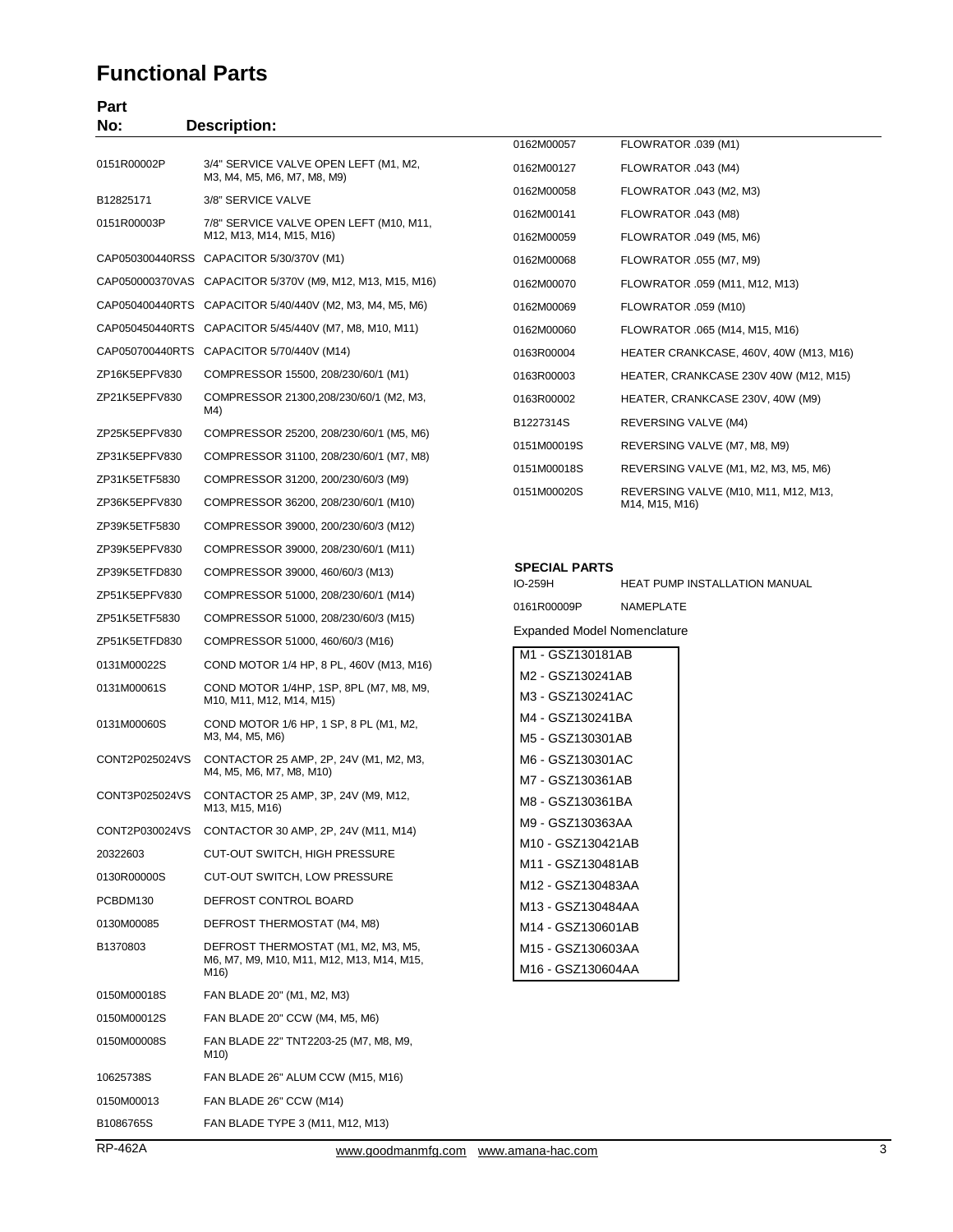## **Control Cover / Control Box**

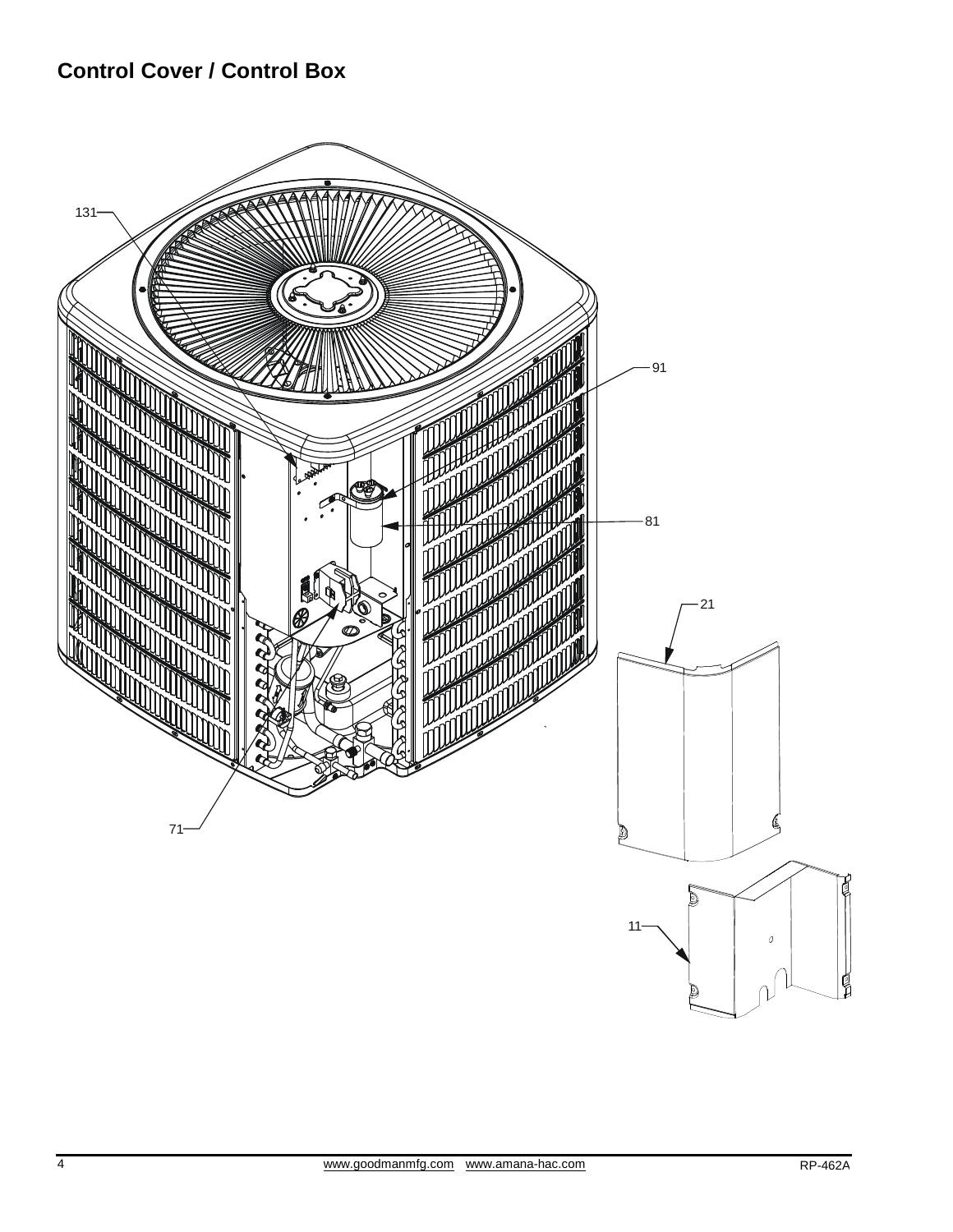## **Control Cover / Control Box**

|                                    | <b>Ref. Part</b><br>No: No: | <b>Description:</b>                                                               | <b>Ref. Part</b><br>No: No: | <b>Description:</b> |  |  |
|------------------------------------|-----------------------------|-----------------------------------------------------------------------------------|-----------------------------|---------------------|--|--|
| Image 1:                           |                             |                                                                                   |                             |                     |  |  |
| 11                                 | 0121R00096PDG               | LOWER ACCESS PANEL (M4, M8)                                                       |                             |                     |  |  |
| 11                                 | 4400201PDG                  | LOWER ACCESS PANEL (M1, M2, M3, M5, M6)                                           |                             |                     |  |  |
| 11                                 | 4400202PDG                  | LOWER ACCESS PANEL (M11, M12, M13, M14,<br>M15, M16)                              |                             |                     |  |  |
| 11                                 | 4400205PDG                  | LOWER ACCESS PANEL (M7, M9, M10)                                                  |                             |                     |  |  |
| 21                                 | 0121R00053PDG               | CONTROL COVER                                                                     |                             |                     |  |  |
| 71                                 |                             | CONT2P025024VS CONTACTOR 25 AMP, 2P, 24V (M1, M2, M3, M4,<br>M5, M6, M7, M8, M10) |                             |                     |  |  |
| 71                                 |                             | CONT3P025024VS CONTACTOR 25 AMP, 3P, 24V (M9, M12, M13,<br>M15, M16)              |                             |                     |  |  |
| 71                                 |                             | CONT2P030024VS CONTACTOR 30 AMP, 2P, 24V (M11, M14)                               |                             |                     |  |  |
| 81                                 |                             | CAP050300440RSS CAPACITOR 5/30/370V (M1)                                          |                             |                     |  |  |
| 81                                 |                             | CAP050000370VAS CAPACITOR 5/370V (M9, M12, M13, M15, M16)                         |                             |                     |  |  |
| 81                                 |                             | CAP050400440RTS CAPACITOR 5/40/440V (M2, M3, M4, M5, M6)                          |                             |                     |  |  |
| 81                                 |                             | CAP050450440RTS CAPACITOR 5/45/440V (M7, M8, M10, M11)                            |                             |                     |  |  |
| 81                                 |                             | CAP050700440RTS CAPACITOR 5/70/440V (M14)                                         |                             |                     |  |  |
| 91                                 | 4400065                     | <b>CAPACITOR STRAP</b>                                                            |                             |                     |  |  |
| 131                                | PCBDM130                    | DEFROST CONTROL BOARD                                                             |                             |                     |  |  |
| NS.                                | 0161R00009P                 | NAMEPLATE                                                                         |                             |                     |  |  |
| <b>Expanded Model Nomenclature</b> |                             |                                                                                   |                             |                     |  |  |
|                                    | M1 - GSZ130181AB            |                                                                                   |                             |                     |  |  |
|                                    | M2 - GSZ130241AB            |                                                                                   |                             |                     |  |  |
|                                    | M3 - GSZ130241AC            |                                                                                   |                             |                     |  |  |
|                                    | M4 - GSZ130241BA            |                                                                                   |                             |                     |  |  |
|                                    | M5 - GSZ130301AB            |                                                                                   |                             |                     |  |  |
|                                    | M6 - GSZ130301AC            |                                                                                   |                             |                     |  |  |
|                                    | M7 - GSZ130361AB            |                                                                                   |                             |                     |  |  |

M8 - GSZ130361BA M9 - GSZ130363AA M10 - GSZ130421AB M11 - GSZ130481AB M12 - GSZ130483AA M13 - GSZ130484AA M14 - GSZ130601AB M15 - GSZ130603AA M16 - GSZ130604AA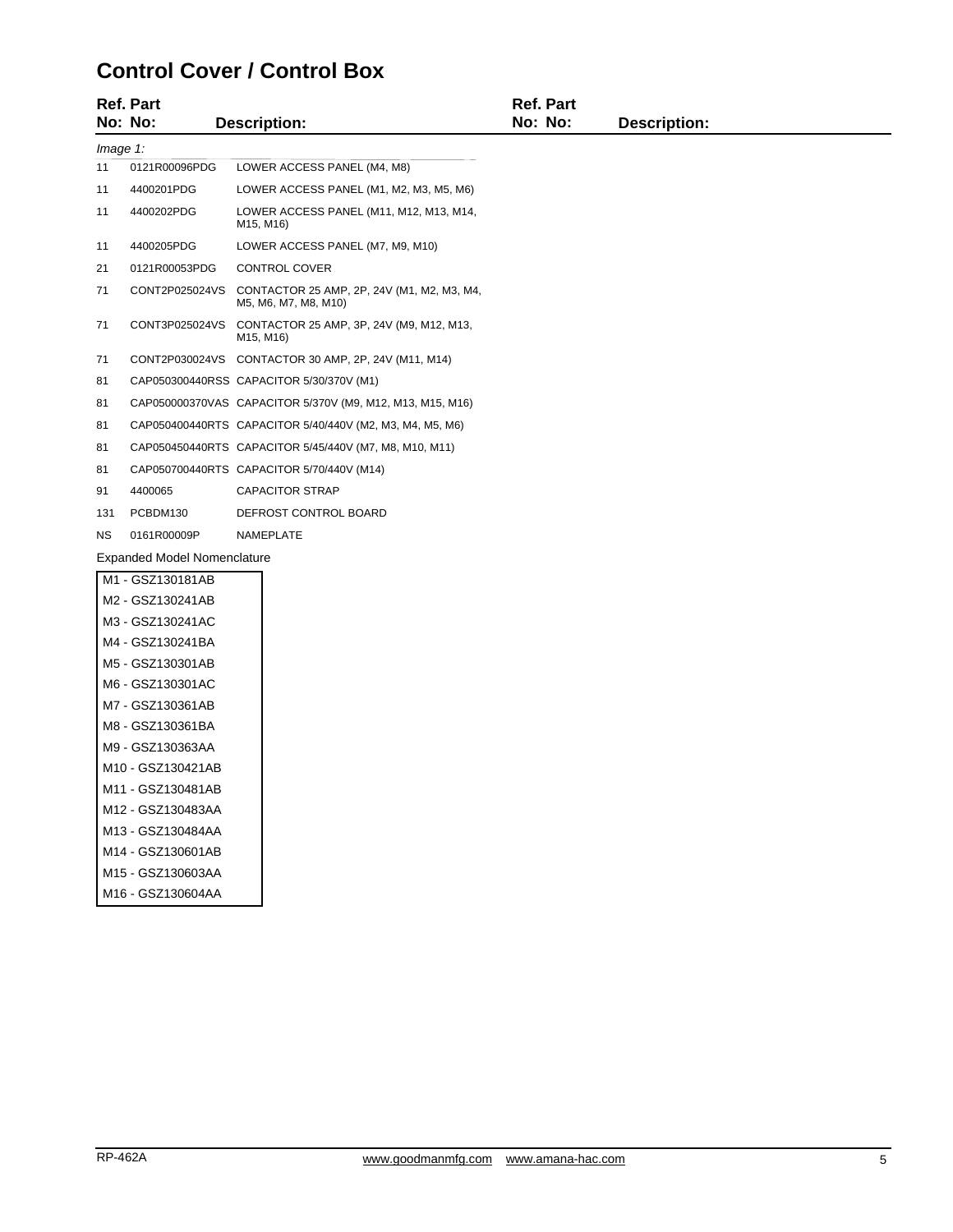# **Compressor / Tubing Assembly**

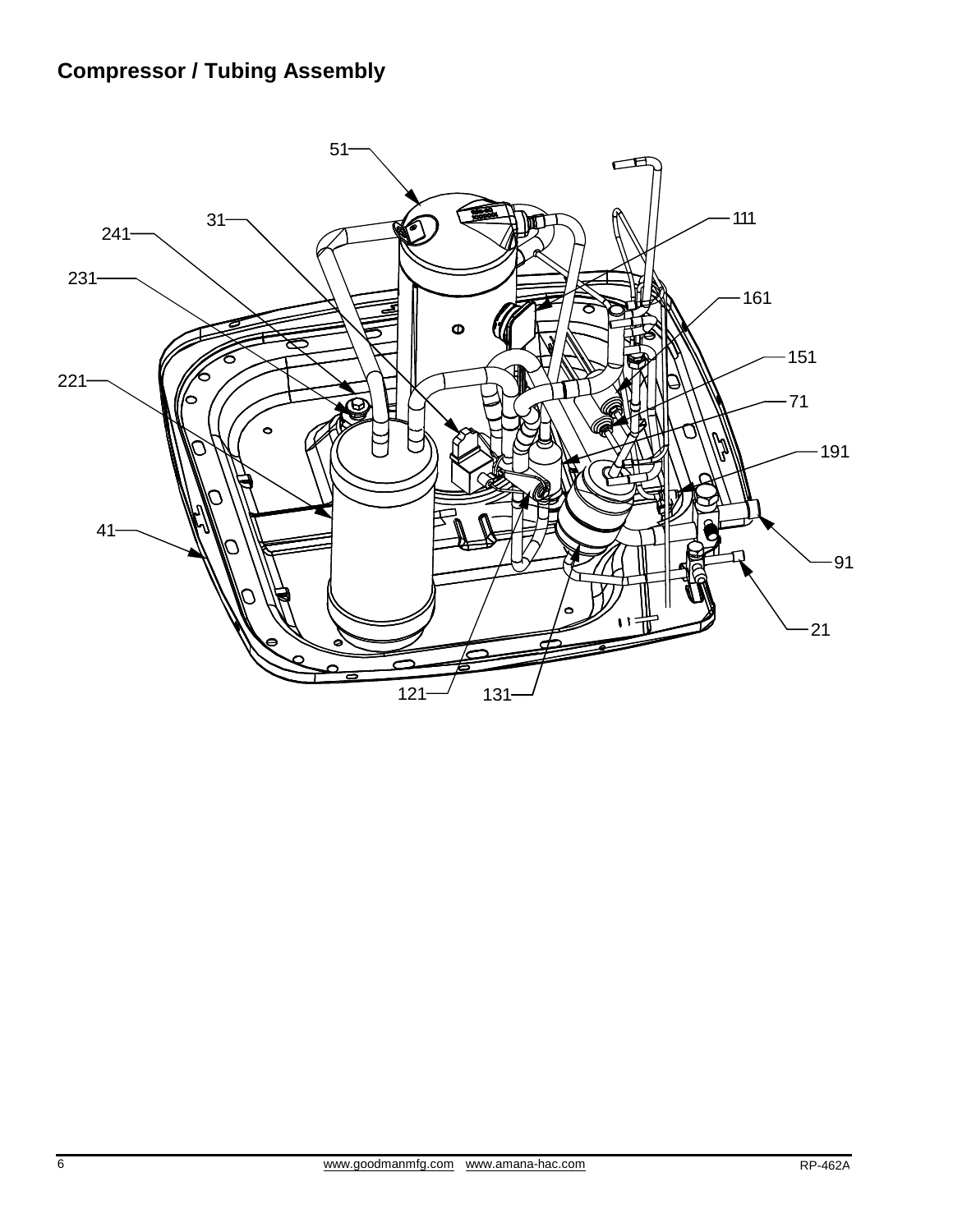# **Compressor / Tubing Assembly**

|          | <b>Ref. Part</b> |                                                                                         |             | Ref. Part                                                       |                                        |
|----------|------------------|-----------------------------------------------------------------------------------------|-------------|-----------------------------------------------------------------|----------------------------------------|
|          | No: No:          | <b>Description:</b>                                                                     |             | No: No:                                                         | <b>Description:</b>                    |
| Image 1: |                  |                                                                                         | $Image 1$ : |                                                                 |                                        |
| 21       | B12825171        | 3/8" SERVICE VALVE                                                                      | ΝS          | 20270815                                                        | COMPENSATOR (M4)                       |
| 31       | B1225020         | SOLENOID COIL CORD W/1/4"TERMINAL                                                       | <b>NS</b>   | 0163R00004                                                      | HEATER CRANKCASE, 460V, 40W (M13, M16) |
| 41       | 0121R00005PDG    | BASE PAN 26" (M1, M2, M3, M4, M5, M6)                                                   | <b>NS</b>   | 0163R00003                                                      | HEATER, CRANKCASE 230V 40W (M12, M15)  |
| 41       | 0121R00006PDG    | BASE PAN 29" (M7, M8, M9, M10, M11, M12, M13)                                           | <b>NS</b>   | 0163R00002                                                      | HEATER, CRANKCASE 230V, 40W (M9)       |
| 41       | 0121R00007PDG    | BASE PAN 35" (M14, M15, M16)                                                            |             | <b>Expanded Model Nomenclature</b>                              |                                        |
| 51       | ZP16K5EPFV830    | COMPRESSOR 15500, 208/230/60/1 (M1)                                                     |             | M1 - GSZ130181AB                                                |                                        |
| 51       | ZP21K5EPFV830    | COMPRESSOR 21300,208/230/60/1 (M2, M3, M4)                                              |             | M2 - GSZ130241AB                                                |                                        |
| 51       | ZP25K5EPFV830    | COMPRESSOR 25200, 208/230/60/1 (M5, M6)                                                 |             | M3 - GSZ130241AC                                                |                                        |
| 51       | ZP31K5EPFV830    | COMPRESSOR 31100, 208/230/60/1 (M7, M8)                                                 |             | M4 - GSZ130241BA                                                |                                        |
| 51       | ZP31K5ETF5830    | COMPRESSOR 31200, 200/230/60/3 (M9)                                                     |             | M5 - GSZ130301AB                                                |                                        |
| 51       | ZP36K5EPFV830    | COMPRESSOR 36200, 208/230/60/1 (M10)                                                    |             | M6 - GSZ130301AC                                                |                                        |
| 51       | ZP39K5ETF5830    | COMPRESSOR 39000, 200/230/60/3 (M12)                                                    |             | M7 - GSZ130361AB                                                |                                        |
| 51       | ZP39K5EPFV830    | COMPRESSOR 39000, 208/230/60/1 (M11)                                                    |             | M8 - GSZ130361BA                                                |                                        |
| 51       | ZP39K5ETFD830    | COMPRESSOR 39000, 460/60/3 (M13)                                                        |             | M9 - GSZ130363AA                                                |                                        |
| 51       | ZP51K5EPFV830    | COMPRESSOR 51000, 208/230/60/1 (M14)                                                    |             | M <sub>10</sub> - GSZ <sub>130421</sub> AB<br>M11 - GSZ130481AB |                                        |
| 51       | ZP51K5ETF5830    | COMPRESSOR 51000, 208/230/60/3 (M15)                                                    |             | M12 - GSZ130483AA                                               |                                        |
| 51       | ZP51K5ETFD830    | COMPRESSOR 51000, 460/60/3 (M16)                                                        |             | M13 - GSZ130484AA                                               |                                        |
| 71       | B1219301         | <b>MUFFLER 1/2 X 1/2</b>                                                                |             | M14 - GSZ130601AB                                               |                                        |
| 91       | 0151R00002P      | 3/4" SERVICE VALVE OPEN LEFT (M1, M2, M3,<br>M4, M5, M6, M7, M8, M9)                    |             | M15 - GSZ130603AA                                               |                                        |
| 91       | 0151R00003P      | 7/8" SERVICE VALVE OPEN LEFT (M10, M11,<br>M12, M13, M14, M15, M16)                     |             | M16 - GSZ130604AA                                               |                                        |
| 111      | 0159R00000P      | COMPRESSOR SCROLL HARNESS (M1, M2, M3,<br>M4, M5, M6)                                   |             |                                                                 |                                        |
| 111      | 0159R00001P      | COMPRESSOR SCROLL HARNESS (M7, M8, M10,<br>M11)                                         |             |                                                                 |                                        |
| 111      | 0159R00002P      | COMPRESSOR SCROLL HARNESS (M14)                                                         |             |                                                                 |                                        |
| 111      | 0159R00008       | COMPRESSOR SCROLL HARNESS (M9, M12,<br>M13)                                             |             |                                                                 |                                        |
| 111      | 0159R00009       | COMPRESSOR SCROLL HARNESS (M15, M16)                                                    |             |                                                                 |                                        |
| 121      | 0151M00018S      | REVERSING VALVE (M1, M2, M3, M5, M6)                                                    |             |                                                                 |                                        |
| 121      | 0151M00019S      | REVERSING VALVE (M7, M8, M9)                                                            |             |                                                                 |                                        |
| 121      | 0151M00020S      | REVERSING VALVE (M10, M11, M12, M13, M14,<br>M15, M16)                                  |             |                                                                 |                                        |
| 121      | B1227314S        | REVERSING VALVE (M4)                                                                    |             |                                                                 |                                        |
| 131      | 20485201         | BI-FLOW FILTER DRIER (M1, M2, M3, M5, M6, M7,<br>M9, M10, M11, M12, M13, M14, M15, M16) |             |                                                                 |                                        |
| 131      | 20485201         | BI-FLOW FILTER DRIER (M4, M8)                                                           |             |                                                                 |                                        |
| 151      | 0130R00000S      | CUT-OUT SWITCH, LOW PRESSURE                                                            |             |                                                                 |                                        |
| 161      | 20322603         | CUT-OUT SWITCH, HIGH PRESSURE                                                           |             |                                                                 |                                        |
| 191      | B1787000         | <b>VALVE CORE</b>                                                                       |             |                                                                 |                                        |
| 221      | B1226206         | ACCUMULATOR (M1, M2, M3, M4, M5, M6, M9)                                                |             |                                                                 |                                        |
| 221      | 0151R00004P      | ACCUMULATOR .750 (M7, M8)                                                               |             |                                                                 |                                        |
| 221      | B1226207         | ACCUMULATOR .875 (M10, M11, M12, M13, M14,<br>M15, M16)                                 |             |                                                                 |                                        |
| 231      | B1339533         | COMPRESSOR GROMMET (QTY 4)                                                              |             |                                                                 |                                        |
| 241      | M0221641         | TF SHOULDER SCREW (QTY 4)                                                               |             |                                                                 |                                        |
| ΝS       | 20270812         | COMPENSATOR (M8)                                                                        |             |                                                                 |                                        |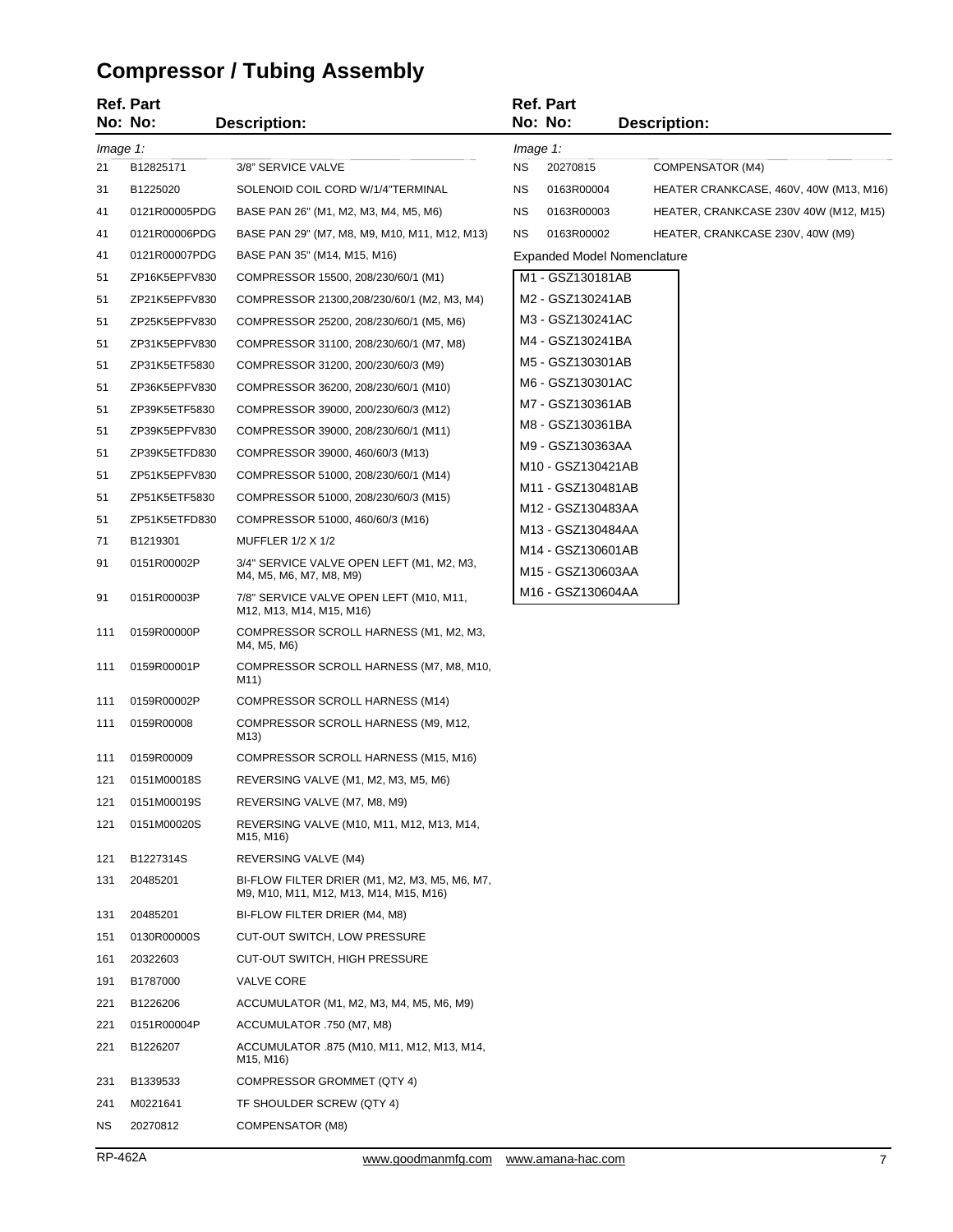# **Condenser**

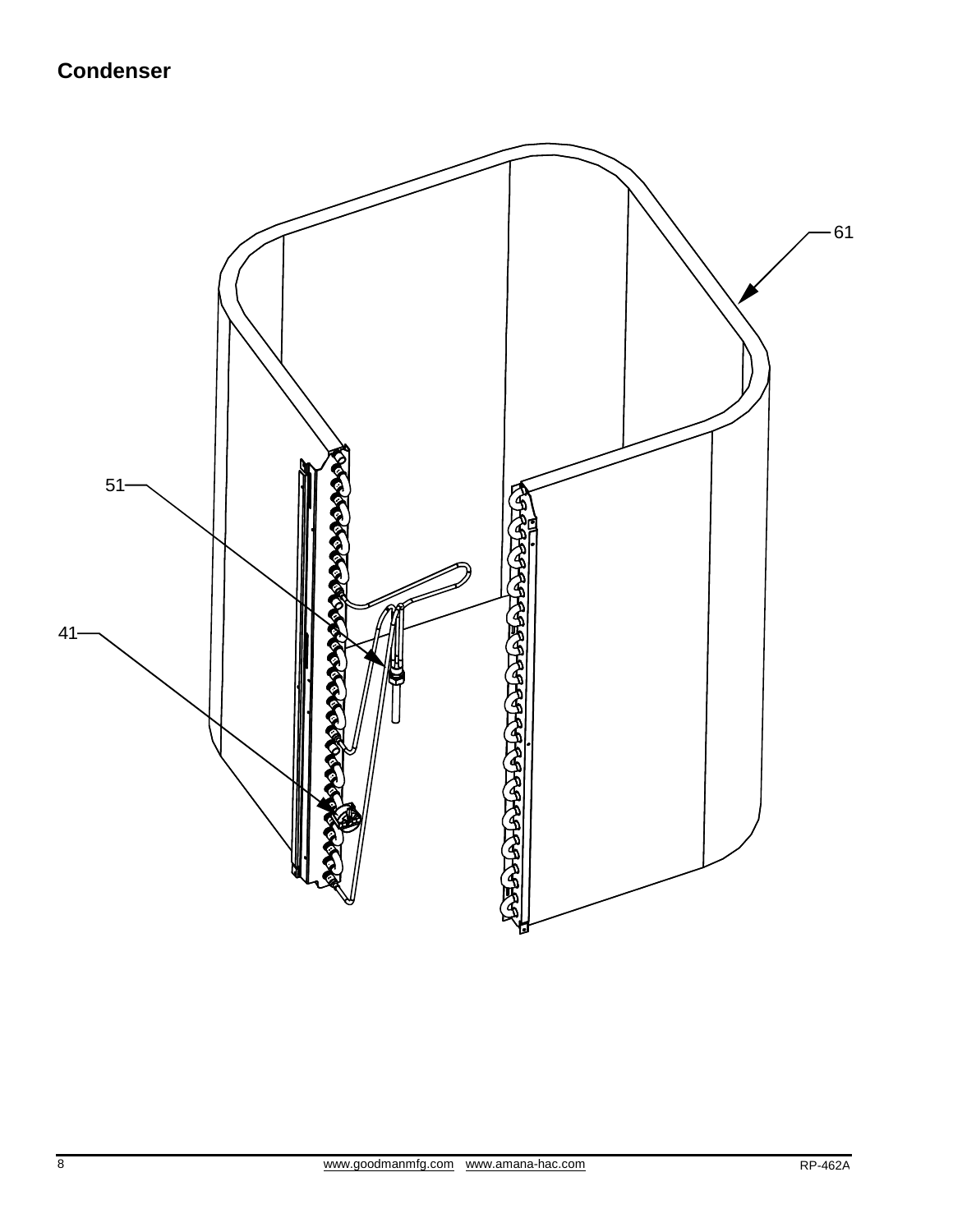#### **Condenser**

|           | <b>Ref. Part</b><br>No: No: | <b>Description:</b>                        | <b>Ref. Part</b><br>No: No: | <b>Description:</b>                |
|-----------|-----------------------------|--------------------------------------------|-----------------------------|------------------------------------|
| Image 1:  |                             |                                            |                             | <b>Expanded Model Nomenclature</b> |
| 41        | 0130M00085                  | DEFROST THERMOSTAT (M4, M8)                | M1 - GSZ130181AB            |                                    |
| 41        | B1370803                    | DEFROST THERMOSTAT (M1, M2, M3, M5, M6,    | M2 - GSZ130241AB            |                                    |
|           |                             | M7, M9, M10, M11, M12, M13, M14, M15, M16) | M3 - GSZ130241AC            |                                    |
| 51        | 0162M00057                  | FLOWRATOR .039 (M1)                        | M4 - GSZ130241BA            |                                    |
| 51        | 0162M00058                  | FLOWRATOR .043 (M2, M3)                    | M5 - GSZ130301AB            |                                    |
| 51        | 0162M00127                  | FLOWRATOR .043 (M4)                        | M6 - GSZ130301AC            |                                    |
| 51        | 0162M00141                  | FLOWRATOR .043 (M8)                        | M7 - GSZ130361AB            |                                    |
| 51        | 0162M00059                  | FLOWRATOR .049 (M5, M6)                    | M8 - GSZ130361BA            |                                    |
| 51        | 0162M00068                  | FLOWRATOR .055 (M7, M9)                    | M9 - GSZ130363AA            |                                    |
| 51        | 0162M00069                  | FLOWRATOR .059 (M10)                       | M10 - GSZ130421AB           |                                    |
| 51        | 0162M00070                  | FLOWRATOR .059 (M11, M12, M13)             | M11 - GSZ130481AB           |                                    |
| 51        | 0162M00060                  | FLOWRATOR .065 (M14, M15, M16)             | M12 - GSZ130483AA           |                                    |
| 61        | 0201R00150S                 | TUBING ASSY, COND COIL (M1)                | M13 - GSZ130484AA           |                                    |
| 61        | 0201R00151S                 | TUBING ASSY, COND COIL (M7, M9)            | M14 - GSZ130601AB           |                                    |
| 61        | 0201R00152S                 | TUBING ASSY, COND COIL (M10)               | M15 - GSZ130603AA           |                                    |
| 61        | 0201R00154S                 | TUBING ASSY, COND COIL (M11, M12, M13)     | M16 - GSZ130604AA           |                                    |
| 61        | 0201R00155S                 | TUBING ASSY, COND COIL (M14, M15, M16)     |                             |                                    |
| 61        | 0201R00156S                 | TUBING ASSY, COND COIL (M2)                |                             |                                    |
| 61        | 0201R00157S                 | TUBING ASSY, COND COIL (M5)                |                             |                                    |
| 61        | 0201R00285                  | TUBING ASSY, COND COIL (M8)                |                             |                                    |
| 61        | 0201R00317                  | TUBING ASSY, COND COIL (M4)                |                             |                                    |
| 61        | 0201R00324                  | TUBING ASSY, COND COIL (M3)                |                             |                                    |
| 61        | 0201R00325                  | TUBING ASSY, COND COIL (M6)                |                             |                                    |
| <b>NS</b> | B1789849                    | FLOW CHECK PISTON KIT .049 (M1)            |                             |                                    |
| NS.       | B1789857                    | FLOW CHECK PISTON KIT .057 (M2, M3, M4)    |                             |                                    |
| <b>NS</b> | B1789863                    | FLOW CHECK PISTON KIT .063 (M5, M6)        |                             |                                    |
| <b>NS</b> | B1789868                    | FLOW CHECK PISTON KIT .068 (M7, M9)        |                             |                                    |
| NS.       | B1789870                    | FLOW CHECK PISTON KIT .070 (M8)            |                             |                                    |
| ΝS        | B1789874                    | FLOW CHECK PISTON KIT .074 (M10)           |                             |                                    |
| <b>NS</b> | B1789878                    | FLOW CHECK PISTON KIT .078 (M11, M12, M13) |                             |                                    |
| <b>NS</b> | B1789888                    | FLOW CHECK PISTON KIT .088 (M14, M15, M16) |                             |                                    |
|           |                             |                                            |                             |                                    |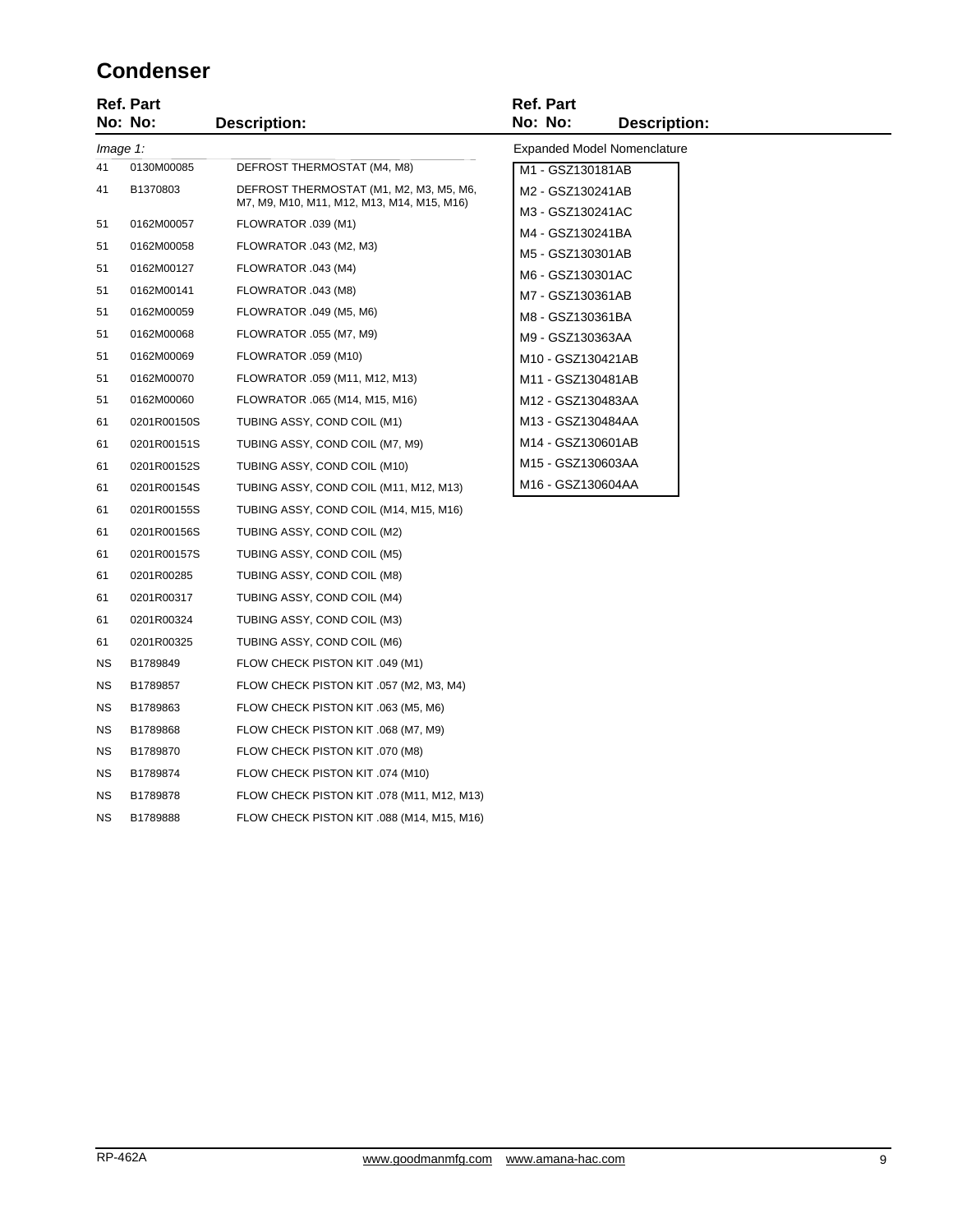# **Cabinet Top / Side Panels**

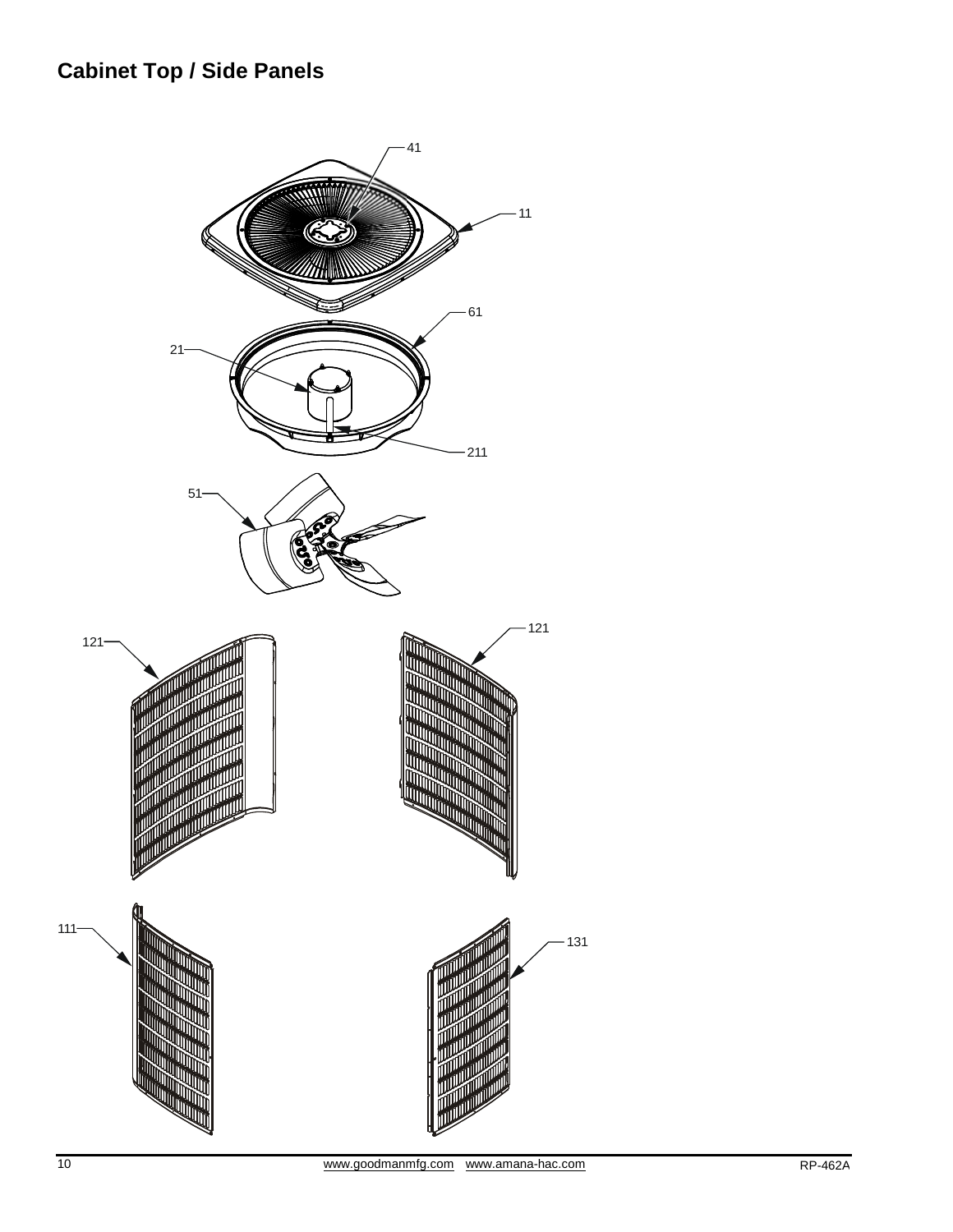# **Cabinet Top / Side Panels**

|          | Ref. Part      |                                                                     | <b>Ref. Part</b>                     |                                    |
|----------|----------------|---------------------------------------------------------------------|--------------------------------------|------------------------------------|
|          | No: No:        | <b>Description:</b>                                                 | No: No:                              | <b>Description:</b>                |
| Image 1: |                |                                                                     |                                      | <b>Expanded Model Nomenclature</b> |
| 11       | 0121R00008PDG  | TOP PANEL 26" (M1, M2, M3, M4, M5, M6)                              | M1 - GSZ130181AB                     |                                    |
| 11       | 0121R00010PDG  | TOP PANEL 29" (M7, M8, M9, M10, M11, M12, M13)                      | M2 - GSZ130241AB                     |                                    |
| 11       | 0121R00012PDG  | TOP PANEL 35" (M14, M15, M16)                                       | M3 - GSZ130241AC                     |                                    |
| 21       | 0131M00022S    | COND MOTOR 1/4 HP, 8 PL, 460V (M13, M16)                            | M4 - GSZ130241BA                     |                                    |
| 21       | 0131M00061S    | COND MOTOR 1/4HP, 1SP, 8PL (M7, M8, M9, M10,<br>M11, M12, M14, M15) | M5 - GSZ130301AB<br>M6 - GSZ130301AC |                                    |
| 21       | 0131M00060S    | COND MOTOR 1/6 HP, 1 SP, 8 PL (M1, M2, M3,<br>M4, M5, M6)           | M7 - GSZ130361AB                     |                                    |
| 41       | 0163M00006P    | ACORN NUT 5/16 HEX BLACK (QTY 4)                                    | M8 - GSZ130361BA                     |                                    |
| 51       | 0150M00018S    | FAN BLADE 20" (M1, M2, M3)                                          | M9 - GSZ130363AA                     |                                    |
| 51       | 0150M00012S    | FAN BLADE 20" CCW (M4, M5, M6)                                      | M10 - GSZ130421AB                    |                                    |
| 51       | 0150M00008S    | FAN BLADE 22" TNT2203-25 (M7, M8, M9, M10)                          | M11 - GSZ130481AB                    |                                    |
| 51       | 10625738S      | FAN BLADE 26" ALUM CCW (M15, M16)                                   | M12 - GSZ130483AA                    |                                    |
| 51       | 0150M00013     | FAN BLADE 26" CCW (M14)                                             | M13 - GSZ130484AA                    |                                    |
| 51       | B1086765S      | FAN BLADE TYPE 3 (M11, M12, M13)                                    | M14 - GSZ130601AB                    |                                    |
| 61       | 0161L00000     | VENTURI RING 22" (M7, M8, M9, M10, M11, M12,                        | M15 - GSZ130603AA                    |                                    |
|          |                | M13)                                                                | M16 - GSZ130604AA                    |                                    |
| 61       | 0161R00007P    | VENTURI RING 35" (M14, M15, M16)                                    |                                      |                                    |
| 111      | 0121R00015PDGB | LOUVERED SIDE PANEL [LT OF CNTL PNL] (M1,<br>M2, M3, M5, M6)        |                                      |                                    |
| 111      | 0121R00025PDGB | LOUVERED SIDE PANEL [LT OF CNTL PNL] (M11,<br>M12, M13)             |                                      |                                    |
| 111      | 0121R00027PDGB | LOUVERED SIDE PANEL [LT OF CNTL PNL] (M7,<br>M9, M10)               |                                      |                                    |
| 111      | 0121R00042PDGB | LOUVERED SIDE PANEL [LT OF CNTL PNL] (M14,<br>M15, M16)             |                                      |                                    |
| 111      |                | 0121R00125PDGB LOUVERED SIDE PANEL [LT OF CNTL PNL] (M8)            |                                      |                                    |
| 111      | 0121R00171PDGB | LOUVERED SIDE PANEL [LT OF CNTL PNL] (M4)                           |                                      |                                    |
| 121      | 0121R00018PDGB | LOUVERED SIDE PANEL (M1, M2, M3, M5, M6)                            |                                      |                                    |
| 121      |                | 0121R00031PDGB LOUVERED SIDE PANEL (M11, M12, M13)                  |                                      |                                    |
| 121      | 0121R00033PDGB | LOUVERED SIDE PANEL (M7, M9, M10)                                   |                                      |                                    |
| 121      |                | 0121R00046PDGB LOUVERED SIDE PANEL (M14, M15, M16)                  |                                      |                                    |
| 121      | 0121R00132PDGB | LOUVERED SIDE PANEL (M8)                                            |                                      |                                    |
| 121      | 0121R00172PDGB | LOUVERED SIDE PANEL (M4)                                            |                                      |                                    |
| 131      | 0121R00021PDG  | LOUVERED SIDE PANEL [RT OF CNTL PNL] (M1,<br>M2, M3, M5, M6)        |                                      |                                    |
| 131      | 0121R00139PDG  | LOUVERED SIDE PANEL [RT OF CNTL PNL] (M8)                           |                                      |                                    |
| 131      | 0121R00037PDG  | LOUVERED SIDE PANEL [RT OF CNTL PNL] (M11,<br>M12, M13)             |                                      |                                    |
| 131      | 0121R00039PDG  | LOUVERED SIDE PANEL [RT OF CNTL PNL] (M7,<br>M9, M10)               |                                      |                                    |
| 131      | 0121R00050PDG  | LOUVERED SIDE PANEL [RT OF CNTL PNL] (M14,<br>M15, M16)             |                                      |                                    |
| 131      | 0121R00173PDG  | LOUVERED SIDE PANEL [RT OF CNTL PNL] (M4)                           |                                      |                                    |
| 211      | 0161R00001P    | CONDUIT (M1, M2, M3, M4, M5, M6)                                    |                                      |                                    |
| 211      | 0161R00002P    | CONDUIT (M7, M8, M9, M10, M11, M12, M13)                            |                                      |                                    |
| 211      | 0161R00004P    | CONDUIT (M14, M15, M16)                                             |                                      |                                    |
|          |                |                                                                     |                                      |                                    |